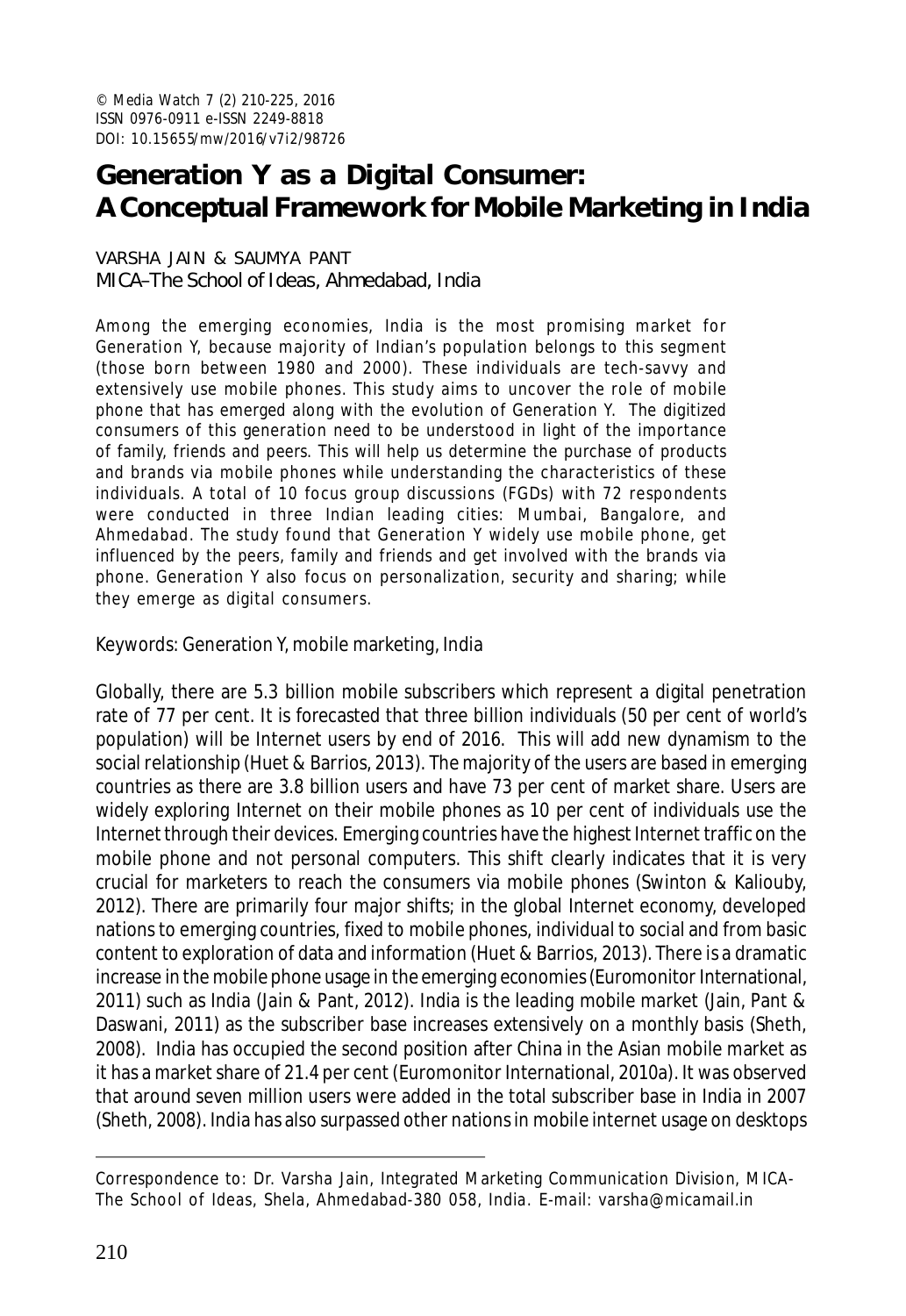(Swinton & Kaliouby, 2012; Stat Counter Global Stats, 2011; Meeker, 2012). The disposable incomes of Indian consumers have increased and it affects mobile consumption (Euromonitor International, 2010a).

Currently, mobile marketing is a virtual blank palette begging for the next ingénue to emerge as its darling. This presents an incredibly ripe opportunity to display enviable levels of business acumen and foresight. However, with every new marketing channel, there is a very delicate balance to be weighed when considering the opportunity to embrace an emerging technology while also evaluating the associated risks (Camden, 2011). Users across different cultural and economic situations appear to share similarities in terms of behaviours while exhibiting differences in their attitudes and values (Kamal, Chu & Pedram, 2013). Post-globalization, digital technology may have blurred the cultural differences among the consumers (Ger, 1999). However, the local culture significantly influences consumer behaviour (de Mooij, 2004).

Marketers feel comfortable when the consumers are targeted at the early stage of consumption as the positioning of the brands and products sustains for a longer period of time. Young adults are ready to explore brands and products experiment with them and this segment can be reached easily via mobile phones (Butcher, 2011). These consumers are adventurous and have high purchasing power. They decide about brands and products on the basis of creative messages and innovative media platforms used by the companies. Mobile phones help marketers to access the consumers and their demographics virtually; learn about their social patterns and their communication styles; increase interactivity with users; understand lifestyle and emotions leading to transactions via e-commerce applications (Friedrich et al., 2009). Therefore, it is important for marketers to understand the nuances of Generation Y (Geraci et al., 2000) for effective campaigns. In India, Generation Y is an important segment as they extensively use mobile phones with latest technology and value added services. Generation Y also believes that a mobile phone personifies their personality and symbolises their individuality (Ling, 2001). There are several opportunities for companies and brands to cater to this market (Jain & Pant, 2012).

According to Pant & Jain (2013), Generation Y is tech savvy and open for experimentation and thus is targeted heavily by the Indian marketers. There are many studies on Generation Y in the Indian context, but we could not find any research that positions this segment as digital consumers. This new positioning will help the marketers, as they would have a better strategy to target this segment. This novel issue will be dealt in this research paper. The purpose of this research is to frame Generation Y as emerging digital consumers that use mobile phones for engaging with brands and products in India. The study has worked extensively on positioning Generation Y as tech-oriented and gadgetsavvy individuals.

Since India is a leading mobile market, it becomes imperative for marketers to understand how to communicate with the emerging consumer who is constantly on digital platforms. To do so, The researchers propose a conceptual framework that positions the mobile user, the Generation Y, as a digital consumer. The digital consumer is influenced by friends, peers and family via digital platforms (WhatsApp, Facebook and Twitter). This influence is crucial to understand the role of reference groups in determining the consumer behaviour. The researchers continue to characterize and understand how digital consumers engage with brands and offer the insights that may be useful for the marketers in establishing relationship with the digital consumers.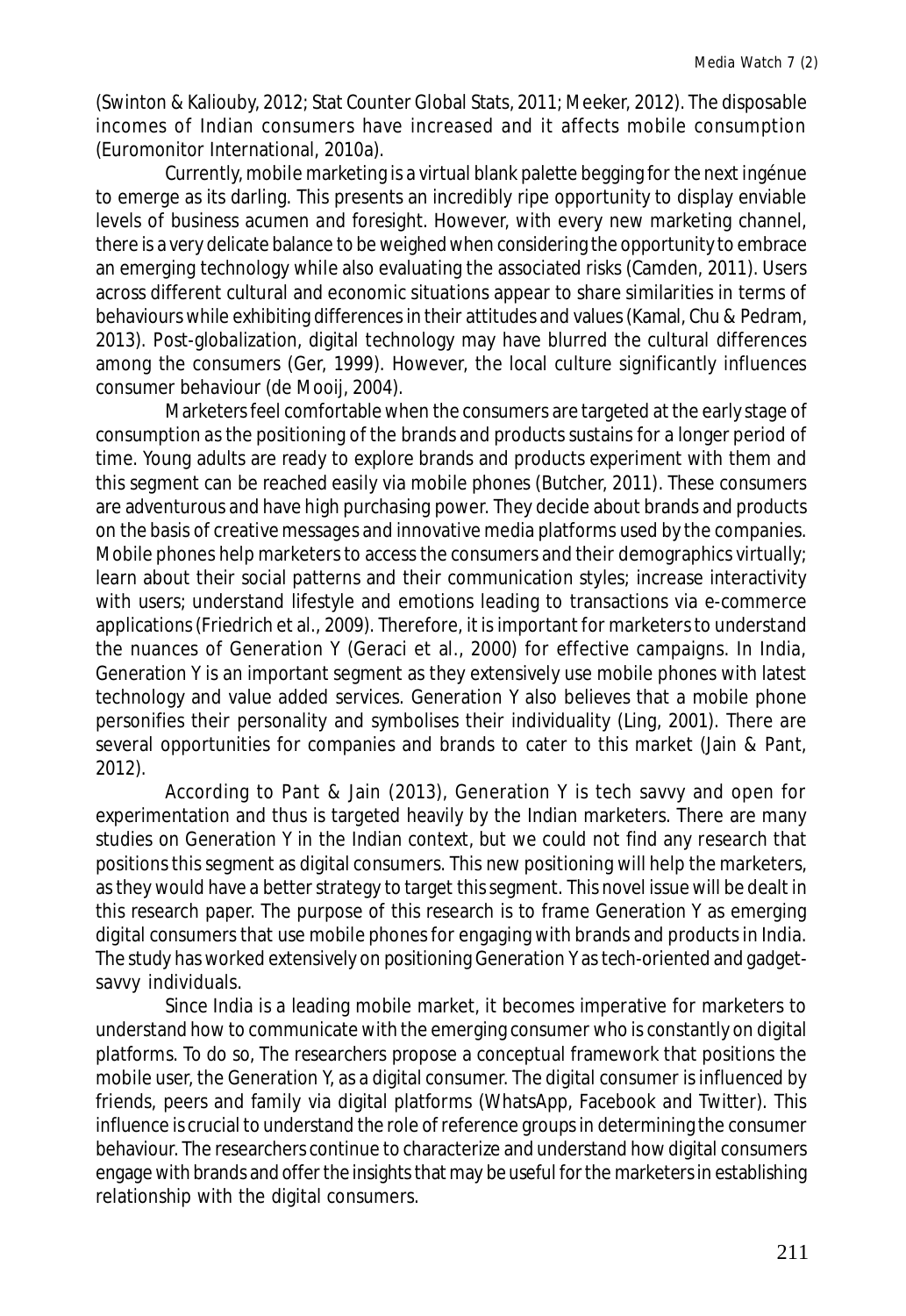# **Literature Review**

# Framing Generation Y

Generation Y are those individuals who were born between 1980 to 2000 (Weingarten, 2009) and are primarily called as Millennials (Howe & Strauss, 2003). They were brought up under the safe protection of their parents with a constant pressure to accomplish the objectives (Howe & Strauss, 2003). Generation Y usually have a few siblings (Alsop, 2008) and therefore rivalry and competitive environment is experienced less by these individuals (Strutton et al., 2011). This segment is also known as the "Trophy Kids" as they have always received everything without any loss (Alsop, 2008). Generation Y believes in life time learning (Alch, 2000) and extensively uses the latest technology (Rowh, 2007). They are brought up in the globalized world that widely uses internet for various activities such as entertainment and information (Oblinger, 2003). Generation Y hates reading (Gioia, 2004) and dislikes textual messages (Nielsen, 2005) as they are mundane (Perez, 2008). However, they prefer to read information on the digital platform (Melenhorst et al., 2006). Additionally they also prefer pictorial information as it is more vibrant than written texts that are boring (Carr & Ly, 2009).

Generation Y prefers pleasure, jovialness and fun (Arsenault & Patrick, 2008). They like to undertake activities in a team (Borges et al., 2006). They prefer to do the same in an integrated format for professional tasks (Jerrard, 2002). They think that objectives can be achieved easily when the work is undertaken by a team rather than by individuals (Berkowitz & Schewe, 2011). Generation Y also likes a positive work environment where they can get opportunities to further excel (Eisner, 2005). However, they are highly impatient and would like to achieve the objectives in a short time period. Furthermore, they prefer quick and instant communication (Berkowitz & Schewe, 2011).

Generation Y prefers to experiment and are thus flexible in using new products. They are quick to spend money on brands and products primarily personal services and consumers goods (Xu, 2007). Eventually, their spending and purchasing power is dramatically increasing and this is an excellent platform for marketers (Jurisic & Azevedo, 2011). They are usually aware about brands (Noble et al., 2009) but have exclusive attitude regarding products and companies and are thus known as "brand switchers" (Olivier & Tanguy, 2008).

# Generation Y and India

There are more than 240 million young mobile subscribers in India. Every fifth young adult and owner of the mobile phone will be from India (Mobile Youth, n.d.). This platform provides excellent opportunities for the global marketers as it has the largest number of mobile subscribers form Generation Y (Jain et al., 2011). The researchers found that the potential for mobile phone to be used for effective marketing is very high. But very few brands have used this medium effectively in India. Companies can use this platform for personalized communication (Amin et al., 2011) but underestimate its efficacy in the Indian market. Generation Y prefers innovative, customized and involved communication through mobile phone in India. According to their needs and desires, they prefer to decide on the content and frequency of communication. Generation Y have developed the usage of mobile phones along the traditional media platforms (Pant & Jain, 2012). Eventually, the messages will become more media centric (Euromonitor International, 2006). Generation Y also likes the latest technology and perceives that mobile phones are the mark of distinctiveness (Taylor & Harper, 2001).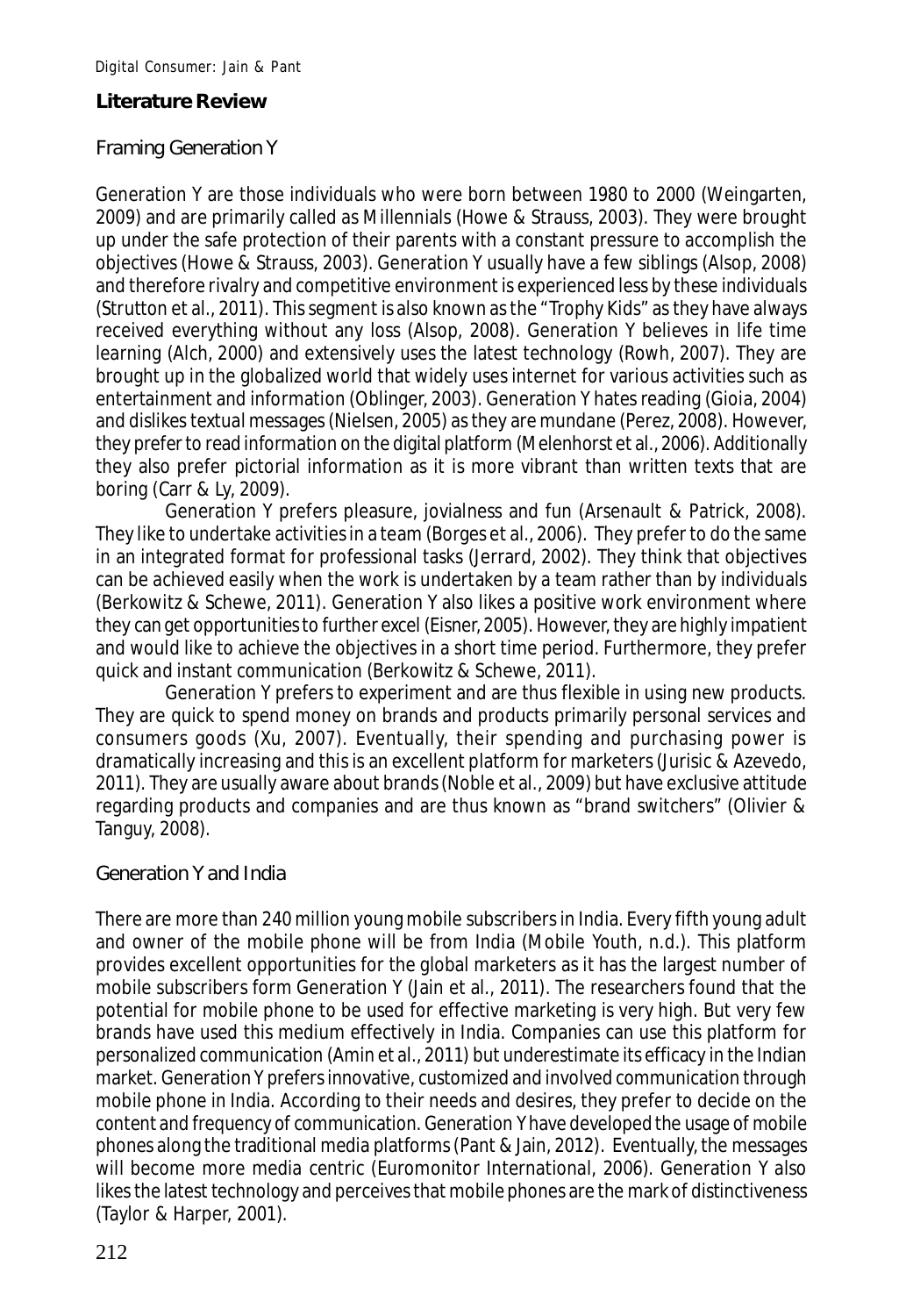Additionally, mobile platform can be integrated with the other media platforms (Pant & Jain, 2012). In India, consumers are looking for interactive communication (Aggarwal, 2004) from various media platforms such as emails, advertising and discount schemes. Marketers have to create personalized communication approaches to be connected with the consumers (Strutton et al., 2011). This segment is flexible in using the latest technology and believes that mobile phones are icons signifying exclusivity (Taylor & Harper, 2001). They are also referred as i-generation and marketers can easily connect with them via mobile phones (Morton, 2002) and can create viral campaigns to capitalize the networks thus created (Strutton et al., 2011). Hence, it is important for the marketers to understand the nuances of this segment and how they use this media platform to create effective campaigns.

Generation Y also sets the trend in the mobile industry for the consumer behaviour (Antoine, 2004). India has high number of individuals that belong to Generation Y as 50 per cent of population is less than 25 years of age (Indiaonlinepages.com, 2011). However, in order to reach out to this segment, marketers have to strategically develop the content of the messages and media platforms (Jain & Pant, 2012).

Positioning Mobile Phone and Generation Y

Technology has influenced the life of Generation Y as they use Internet, mobile phones and text-based communication. It must be noted here that the latter is less preferred and greater preference is given to visual communication. They use social networking sites to socialize and connect with their peer groups (Noble et al., 2009). Generation Y uses the internet so that they can multi-task and respond easily to the messages (Felthousen, 2008). This segment has a low attention span, high sense of urgency and enhanced susceptibility to boredom occurring due to mundane work (Olsen, 2005). In the United States, the mobile phone is used for socializing; retrieving the results of search in a few seconds, focusing on answers not results, quick and desired action and sophisticated methods to access the data (Camden, 2011).

A meta analysis of mobile marketing has also stated that the research is primarily carried out in developed nations. Mobile phones are primarily used for interpersonal connectivity and self identification and this media platform needs to be integrated with other forums such as newspapers, magazines and posters to develop multi-channel communication. However, privacy and security is important while creating these communication approaches (Okazaki & Barwise, 2011). The launch of the i-pad has also altered the boundaries between the mobile phones, Personal Computers and tablets with mobiles showing increased demand as they have high resolution and multi-function touch screen (Okazaki & Barwise, 2011).

Mobile phones provide "on the go access" and people spend more time on the Internet via phones as they browse, shop and compare prices that help in navigation. This medium is used along with other media platforms such as television, newspapers and others. The multiple usages of media platforms has increased the value of consumption for the consumers. Simultaneously, this has also enhanced the complexity of strategies that needs to be developed by marketers. It is difficult to deliver propositions across various formats, contexts, needs and expectations. Therefore, multiple research studies need to be undertaken to understand the nuances of the consumers and their usage pattern that would help the marketers develop effective strategies (Huet & Barrios, 2013).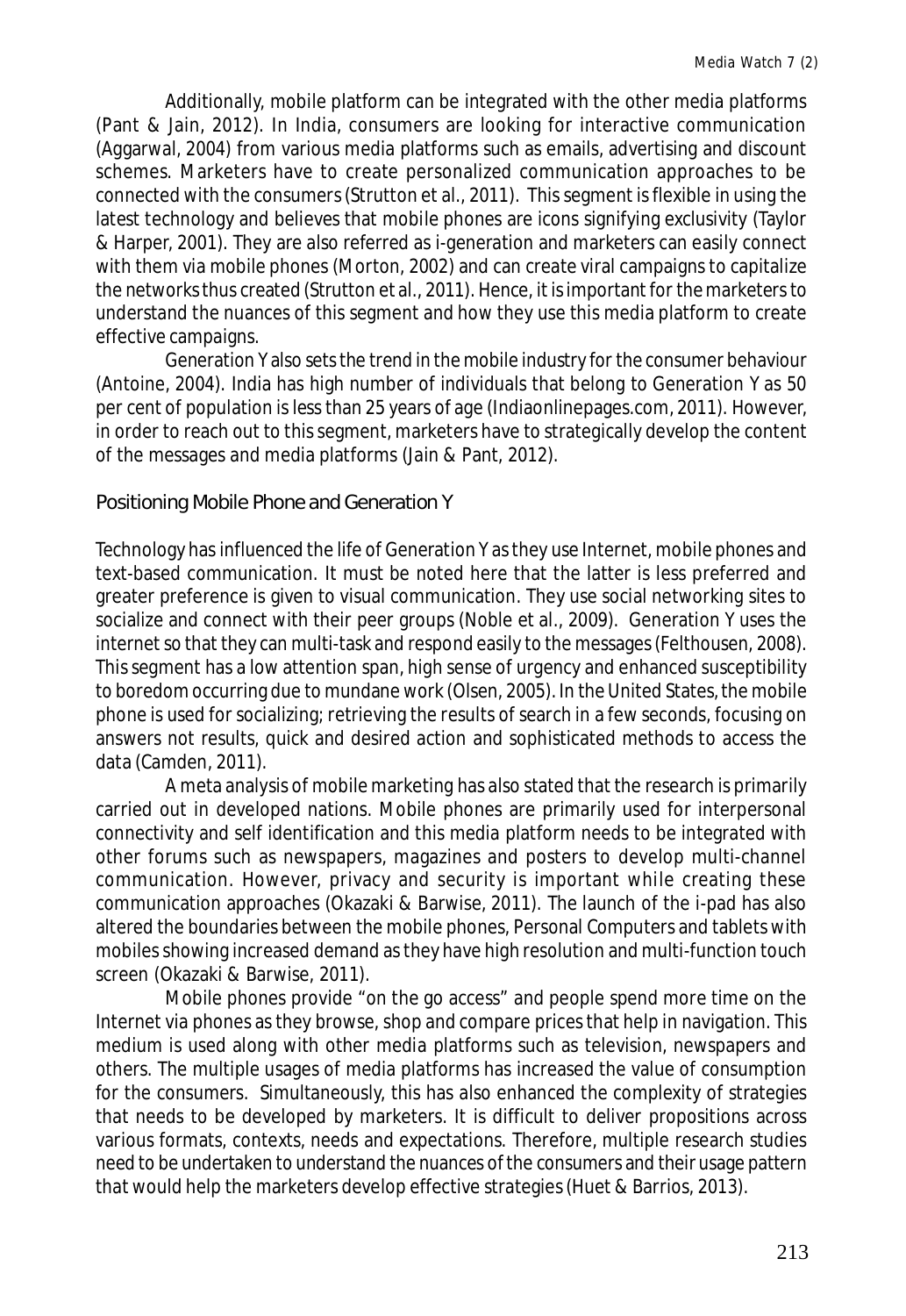Emergence of Generation Y as Digital Consumer

Generation Y grew in the media centric world (Bush et al., 2004). Their multiple media usage is high and they prefer to be online (Eisner, 2005). Pew Internet Survey in the US found that 75 per cent of Generation Y widely use social networking sites and are always online and 83 per cent of the individuals are intimate with their mobile phone. Their life revolves around new technology that includes surfing, emails, information and messages via smart phones. They like messages that have pictures and provide easy access (Weiler, 2005). They engage in online discussions with their friends and peers (Tulgan, 2009). They are interested in developing relationships on these forums (Lowe, Levitt & Wilson, 2008). The researchers studied Generation Y in the United States of America on several parameters such as kind of communication, purchase readiness, values, media habits, brand related information and consciousness about the brands and products. The researchers found that Generation Y had dynamic communication patterns via online and mobile phones and high spending capacity with low savings. Generation Y in the USA is independent and focuses on enjoyment and pleasure. They extensively use new media such as Internet, mobile phones and social networking forums. Additionally, they re-create the information, share the information and co-create messages related to brands and products. They are brand conscious as they know the global products via online forums and mobile phones (Jain & Pant, 2012).

In the United States, 44 per cent of smart phone users shop online or gather information about the brands and products while they might be in a store; 37 per cent users compare the online rates with the stores prices via mobile; 12 per cent carry out research about the products and brands for purchases at least on a weekly basis and finally share their views and opinions with their friends and peers (Friedrich et al., 2009).

Therefore, it is important to study the users from Generation Y who have emerged as digital consumers. This needs to be done through the lenses of theoretical frameworks that help in understanding the user, the gratifications that the user may get from this experience and brand related activities that the users carry out through digital platforms.

Theoretical Framework

Two theoretical frameworks the study use are COBRA, i.e., consumers' online brand related activities (Muntinga et al., 2011) and the theory of uses and gratification (U&G) (Katz et al., 1974). COBRA is associated with the individuals activities on digital platforms related to brands and products and U&G explains the process and reasons of media consumption by the people. Social media is extensively used by users to converse, express, share and develop content. This content may be related to brands, products or companies. The consumers' online brand related activities have a significant effect on companies. Firms can direct activities after comprehending the consumer motives and drivers for conducting this process. COBRA is primarily related to consuming, contributing and creating, therefore, this framework is helpful primarily for consumer behaviour in the digitally oriented environment (Muntinga et al., 2011). Social media has also influenced the online consumer behaviour (Kaplan & Haenlein, 2010). Therefore it is important for the brands to develop interactive strategies (Cova & Dalli, 2009).

COBRA ascribes motives for individuals: information, entertainment and remuneration and three sub-motives: social interaction, social identity and helping (Muntinga et al., 2011). Additionally, these engagements are of greater importance for brands than the traditional marketing (Villanueva et al., 2008) because this is a 'new form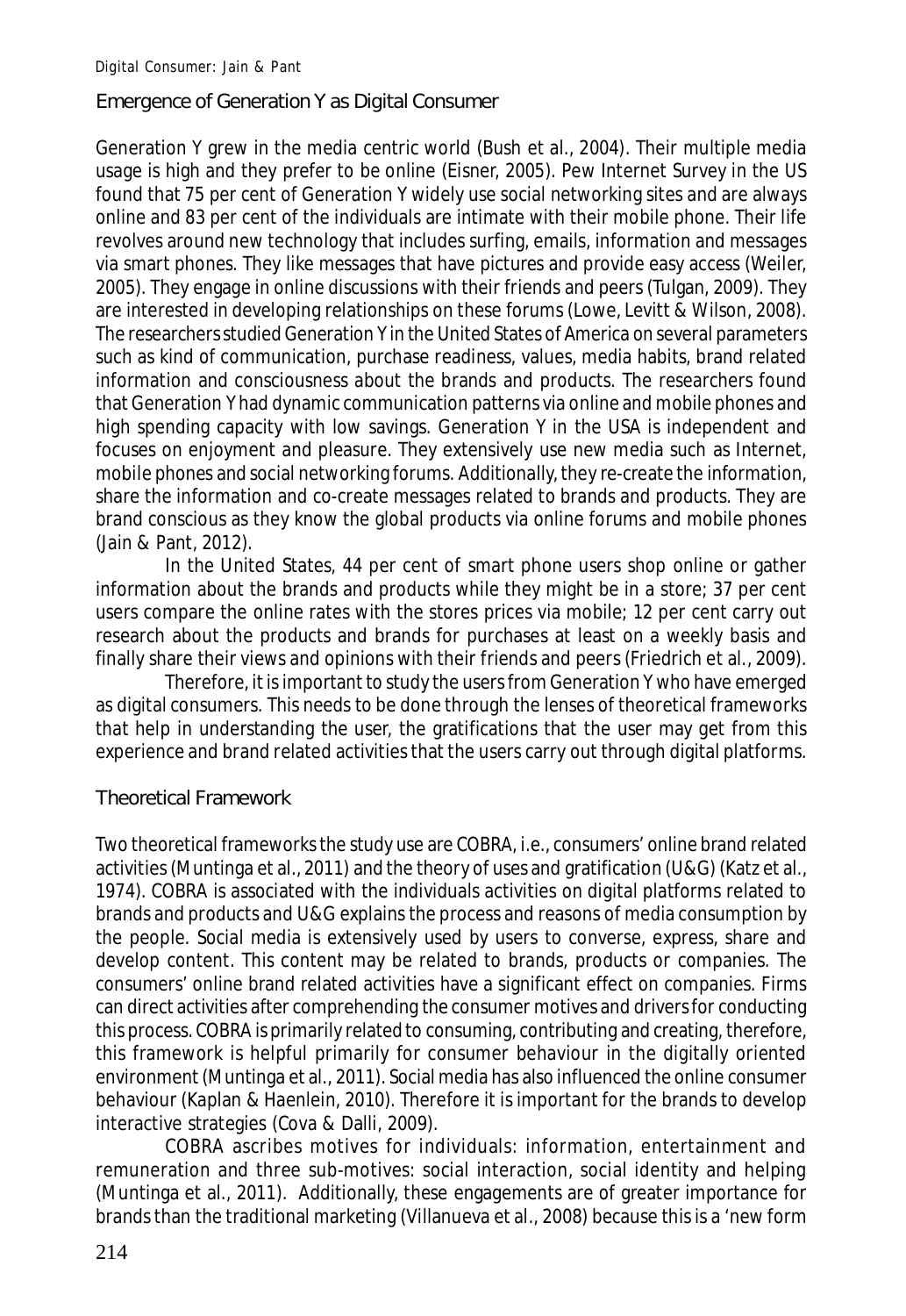of customer empowerment' (Cova & Pace, 2006). COBRA framework encapsulates consumerto-consumer and consumer-to-brand behaviours. In earlier studies, (Hoffman & Novak, 1996) behavioural aspects were investigated independently (Muntinga et al., 2011). Thus, it is important to understand consumers motives that facilitates the brand content on digital media (Rodgers et al., 2007) and subsequently influences purchase behaviour (Ko et al., 2005) in a supplementary and joint manner.

Uses and gratification theory helps in understanding how and why individuals consume media (Katz et al., 1974) and what satisfaction they derive from the usage (Choi et al., 2009). U&G is a highly relevant and appropriate theory as it helps investigate those studies related to social media and Internet (Ruggiero, 2000) becomes more robust. It must be noted here that there are antecedents of individual behavioural patterns: 'gratification sought' and consequences as 'gratifications obtained' (Rubin, 2002). The different gratifications achieved by using social media are entertainment, empowerment, social interaction, personal identity and remuneration (Muntinga et al., 2011).

In order to define a digital consumer, the researchers borrow the principles of U&G theory to articulate the motivations behind the users' consumption using digital media such as the mobile phone. Of late, U&G has offered insights into the role played by social media and internet in defining the media consumer (Choi et al., 2009). This has helped identifying how the consumer uses the digital content via mobile phones to gratify his/her needs. In this study, digital consumer uses multiple digital screens (especially mobile phone) to satisfy his/her need, to be informed, entertained and engage with different services provided on these platforms. Also, the researchers realized in India that references groups such as friends have a deep influence on their mobile usage and brand related activities via digital platforms (Viswanathan & Jain, 2013). Therefore, it is very essential to understand the role of reference group while Generation Y emerges as digital consumers.

#### Influence of Reference

The concept of reference groups was developed by Hyman (1942) and associated it with group members who psychologically influence a person's attitude and behaviour (Turner, 1991). From the survey of literature on reference group, the researchers identified that these individuals have a positive influence on a person's intention, attitude and behaviour (Bearden & Etzel, 1982; Childers & Rao, 1992; Escalas & Bettman, 2003; Whittler & Spira, 2002). These reference groups could influence the assessment of products (Whittler & Spira, 2002), selection of brands (Bearden & Etzel, 1982) and purchase-decision (Moschis, 1976). Additionally, the group members use the same brands (Childers & Rao, 1992) as they thoroughly discuss choices before the purchase. There could be different types of reference groups namely: membership, inspirational and dissociative. Membership groups are the set of individuals to which the person belongs such as family, peer and friends. The individual is able to identify with the group as the individual is psychologically involved with this group (Turner, 1991). The impact of membership groups may also depend on the consumption of products in private or public spaces (Childers & Rao, 1992). The influence of this group is observed to be higher while there is conspicuous consumption of products (Bourne, 1957). Aspiration groups comprise of those individuals like celebrities to whom the individual is attracted to and would like to become members of their community (Englis & Solomon, 1995). Dissociative reference groups are comprised of those individuals with whom the person would like to avoid the relationship (Englis & Solomon, 1995; Turner, 1991). To summarize, historical research has widely focused on consumer social influence through membership and inspirational groups (White & Dahl, 2006).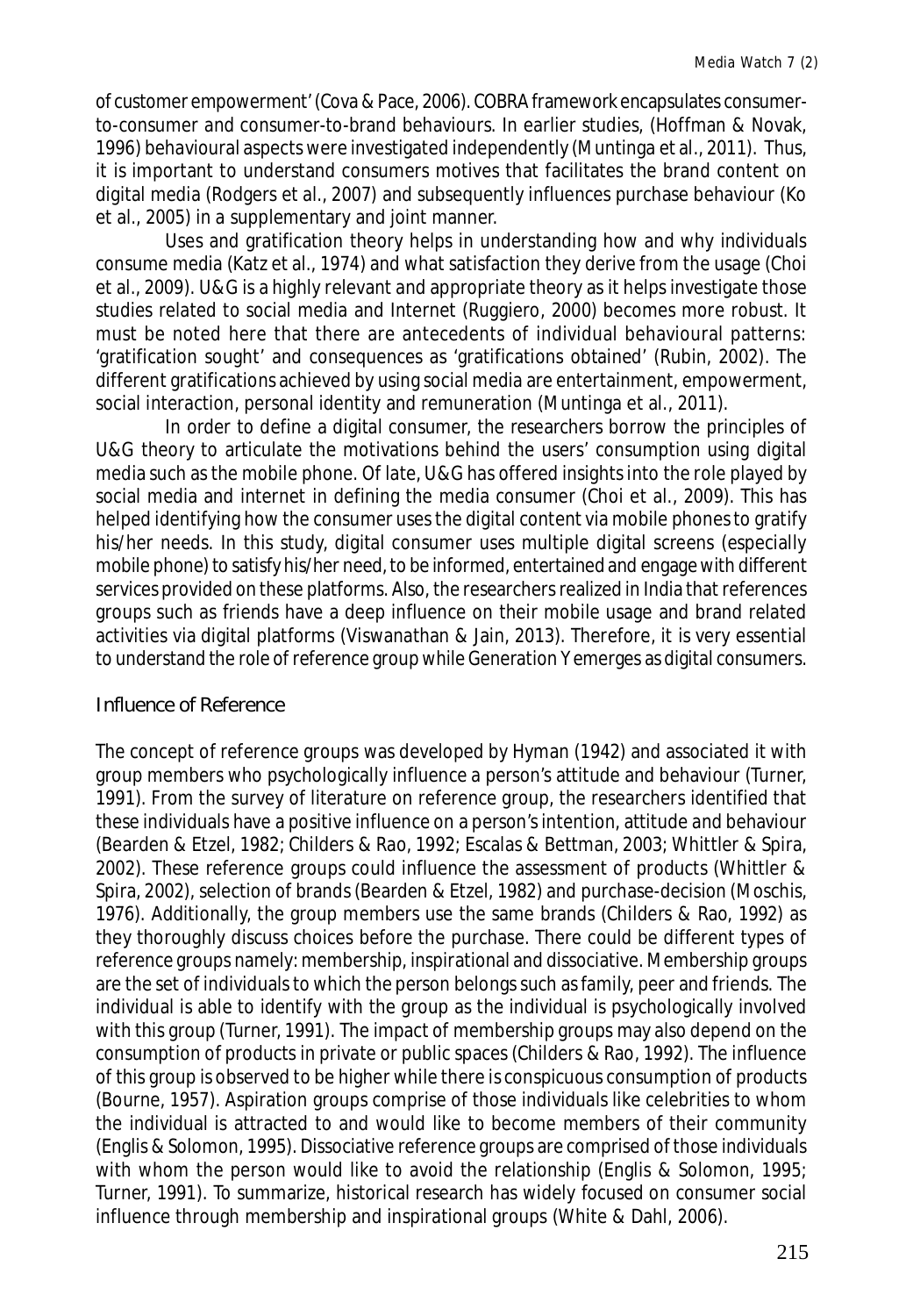The current marketing landscape where Generation Y interacts is integrated and complex. It is important to understand the latest application of mobile phones (Okazaki & Barwise, 2011) and comprehend the dynamic nature of consumers. Therefore, the nuances of Indian Generation Y need to be understood as they would provide cogent understanding about the mobile phone consumption pattern and help marketers strategically develop appropriate strategies.

To summarize, Generation Y widely uses mobile phones and other digital platforms and undertakes several activities. They regularly undertake daily activities via their phones. Additionally, they are primarily influenced by reference groups. More importantly, they think that customization, sharing and privacy are important elements. Therefore, based on this summary developed from the robust and comprehensive literature, the following propositions were developed:

- Proposition 1:Generation Y are digital consumers as they undertake several activities pertaining to exploring and consuming brands and products via mobile.
- Proposition 2:Generation Y is highly engaged with the mobile as they carry out all the daily activities through their phone.
- Proposition 3:Generation Y is strongly influenced by their reference group via digital platform such as mobile phones.
- Proposition 4:Brand engagement of Generation Y is compelling when the focus is on personalization, security and sharing.

# **Research Questions**

After analysing the literature on Generation Y and mobile marketing, the following questions were formulated:

- · How does Generation Y use mobile phone to emerge as a digital consumer?
- · How is Generation Y influenced by family, friends and peers in determining the purchase of products and brands via mobile phones?
- · Which brand characteristics are preferred by Generation Y while using mobile phones?

# **Methodology**

This study uses a grounded theory approach to explore the Indian digital self. This is because the former is inductive in nature and enables the researchers to develop the theory while working on empirical data. This approach allows the interplay between data collection and data analysis (Martin & Turner, 1986).

Sampling and Protocol

This research explored the digital self of Generation Y (18-30 years) as they are heavy users of digital media. The research was conducted by using the frameworks of communication, marketing and gender. Thus, a total of 10 focus group discussions (FGD) were conducted in the three leading state capitals of India: Mumbai, Bangalore, and Ahmedabad. These cities were chosen for this study as they had a very high number of mobile subscribers. Mumbai had 5.12 crore users, while Ahmedabad had 4.17 crore and 3.80 crore in Bangalore (Indiastat.com, 2012). Mumbai was selected as this city has tech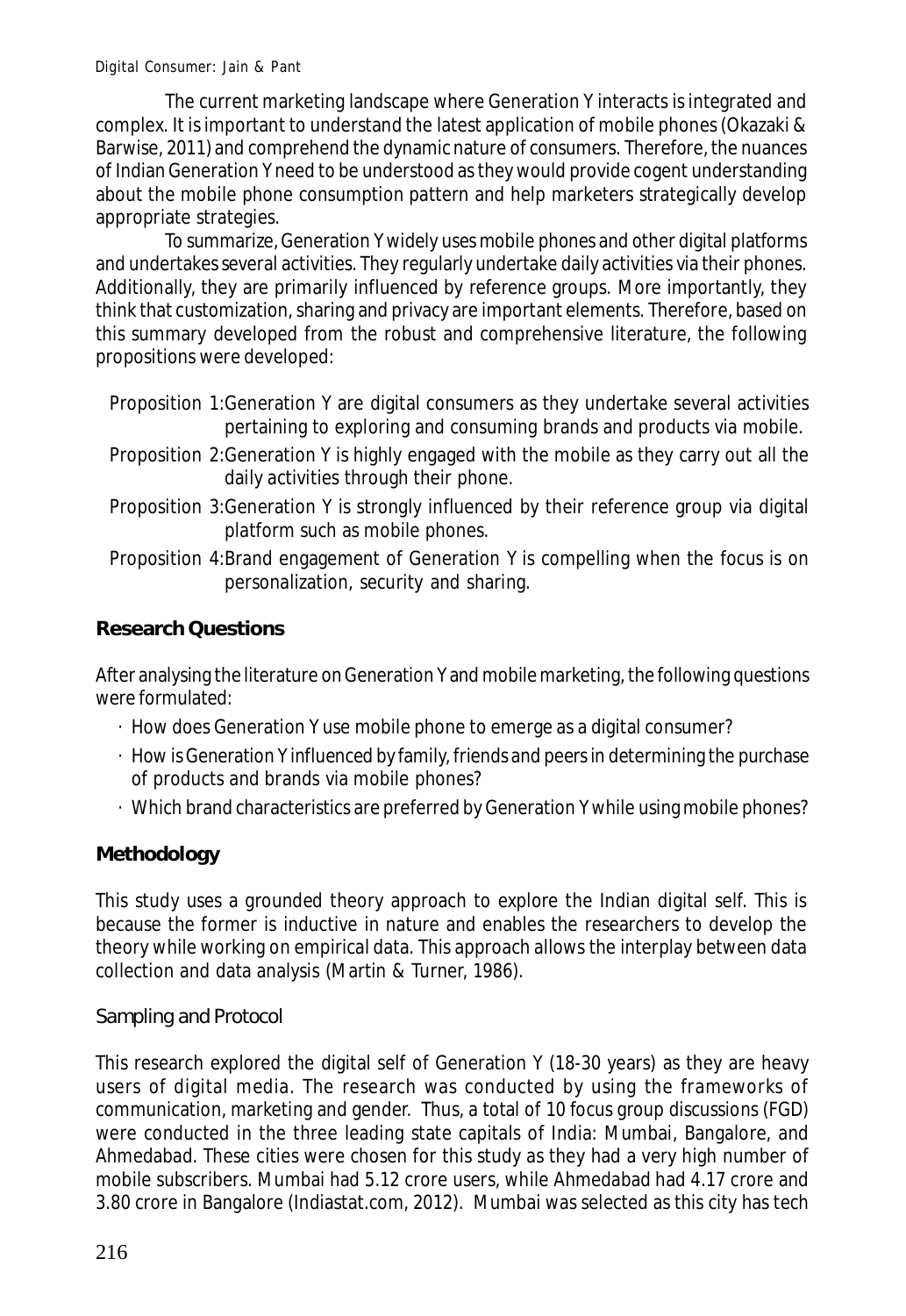savvy people who used advanced, modern and contemporary forms of digital media platforms. They use various digital platforms as their lives are fast paced (Mumbai.org.uk, 2014). Bangalore is the information technology hub of India. It is home to the tech geeks of India who are versatile and dynamic in nature (Bangaloreindia.org.uk, 2014). Ahmedabad is a lively city where people use technology to maximize their own vibrancy and energy. However, there are other cities in India that might also have had digital savvy people. But, this research cannot include them as India is heterogonous. The researchers wanted to study these cities in depth and comprehensively rather than doing a dipstick study of large geographical areas. As the research decided on the same, it was also decided to use focus group discussions.

Yin (2003) states that FGD is used primarily when the theory and core concepts have not been formulated and there is a need to develop insights and understanding of the individual's behaviour in the group setting (Morgan & Kreuger, 1993). According to Malhotra & Dash (2011), eight to twelve individuals are necessary to conduct a healthy FGD. In the current study, the researchers recruited 72 respondents for nine FGDs.

Table1 illustrates the mean age of the respondents in all the cities to ensure that they are young adults. Additionally, the respondents had had masters' level education, which enhanced the depth of insights and understanding and sharing of the digital media. The research also included both the genders in the study to reduce the bias in opinions as can be observed in Table 1. The study found that India has 78.5 million individuals (9.3 per cent of population) who are above the age of 15 years. It is forecasted that this figure would increase further to 90.2 million by the year 2020. These figures signify that India has a high number of young adults (Euromonitor International, 2012). Therefore, this study was conducted in India on young adults who were in the age group of 18-30 years and owned smart phones. The researchers also captured the respondents' lifestyle and media consumption to help in our analysis (Table 2 and 3). Table 2 illustrates the lifestyles of the respondents reflected through their international holidays, dining at five star hotels, and visit to luxury spa, premier credit cards and exclusive cars. The respondents primarily took international holidays but only a few of them owned exclusive cars. Subsequently, Table 3 demonstrates the media consumption habits of the respondents. They primarily use mobile phone, laptop, tablet and LCDs. Internet is accessed on the mobile by many respondents. The researchers found that a lesser proportion of the respondents used game box, smart TV and mobile TV.

| City-wise |       | Gender (%) |      | Education (%) |                  | Mean<br>work          |
|-----------|-------|------------|------|---------------|------------------|-----------------------|
| mean age  |       | Female     | Male | Masters       | <b>Bachelors</b> | experience<br>(Years) |
| Mumbai    | 26.25 | 30         | 70   | 90            | 10               |                       |
| Bangalore | 28.9  | 54         | 46   | 75            | 25               | 4                     |
| Ahmedabad | 27.24 | 45         | 55   | 80            | 20               | 3.5                   |

Table 1. Respondents' demographic

|  | Table 2. Respondents' lifestyle |  |
|--|---------------------------------|--|
|--|---------------------------------|--|

| City      | International | Dinning at five | Luxury spa | Premier credit | Exclusive and |
|-----------|---------------|-----------------|------------|----------------|---------------|
|           | holidav       | star hotel      |            | card           | Premier car   |
| Mumbai    | 90            | 38              | 38         | 35             | 25            |
| Bangalore | 98            | 52              |            | 38             | 34            |
| Ahmedabad | 95            | 45              | 31         | 31             | 28            |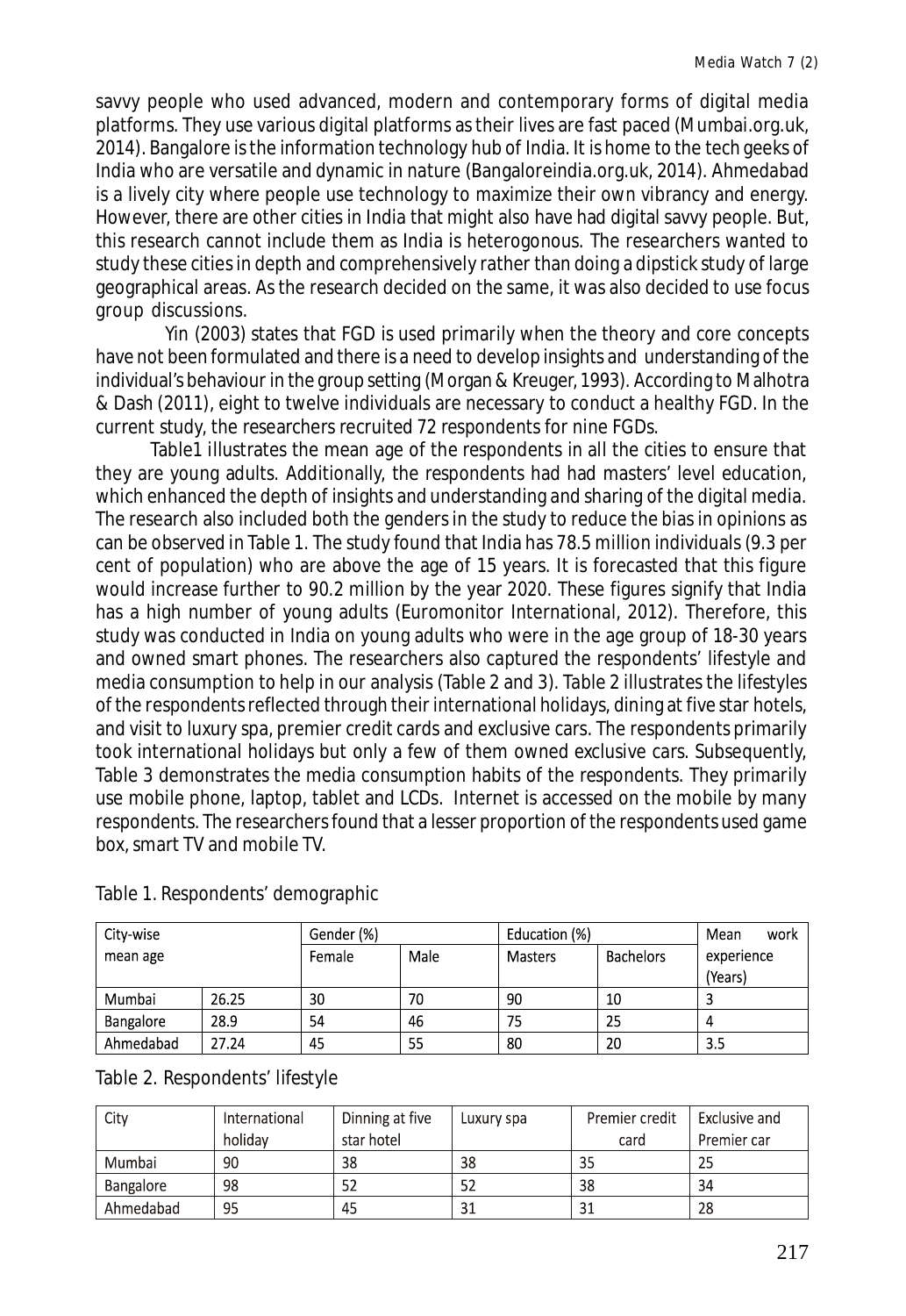| City      | Use of Internet | Tablet | Mobile TV | Laptop | Smart TV | LCD | Game box |
|-----------|-----------------|--------|-----------|--------|----------|-----|----------|
|           | on mobile       |        |           |        |          |     |          |
| Mumbai    | 98              | 45     | n,        | 98     | 22       | 55  |          |
| Bangalore | -97             | 48     | 25        | 98     | 25       | 70  | 15       |
| Ahmedabad | 83              | 32     | 18        | 97     | 18       | 50  | 4        |

#### Table 3. Consumption of different media by respondents (%)

After the extensive literature search on Generation Y and mobile marketing, the focus group discussions were conducted in three phases to cover three areas of investigations: characteristics of Generation Y, mobile consumption and brands and product related activities on mobile phone. The characteristics of Generation Y focused on aspiration, independence, role of friends, peers and friends, influence of religion, willingness to save, purchasing and spending power (Jain & Pant, 2012). The second phase emphasized on the usage and features of mobile phone along with other media platforms. The third phase focused on brand related activities carried out on the mobile phones and were related to exploration, discussion, evaluation, purchase and post purchase. These topics were discussed in each FGD, which lasted for approximately 90 minutes each.

# Conducting FGDs

Focus group discussions were conducted in pleasant environments which were convenient and conducive to discussions. A simple questionnaire was given to the respondents at the beginning of the discussion. This questionnaire covered the aspects of occupation, age, gender, education and e-mail address of the respondents. The FGDs were video recorded to capture the facial expression, body language, and key insights from the respondents. At the end of the FGD, The researchers addressed the queries of the respondents and showed our appreciation for their participation by offering gifts and snacks. After the FGDs were concluded, verbatim transcripts were developed.

# **Data Analysis and Results**

The study developed codes and themes after comparing and classifying the data through content analysis and word-by-word analysis (open coding) (Strauss & Corbin, 1998). Upon completing this process, the researchers realised that the digital consumer uses mobile phones for multiple needs. Thus emerged as a crucial target for marketers. The digital consumers are influenced by their friends, peers and family members in making choices about brands and products that they may want to buy. This influence is unique as it is mediated through virtual platform and crystallizes the 'digital' relationship among the emerging 'digital consumer'. The last component of this framework points out to the digital consumers' engagement with the brands through mobile phones. The digital consumer engages favourably with those brands that can be customized, personalized and shared via virtual platform. This framework helps marketers to understand and operate in a new market space which is embedded in dynamic digital networks. This framework will be further elucidated in the following sections.

Generation Y as Digital Consumers

Generation Y focuses on digital media as they are tech savvy and prefer to spend more time on online platforms. They undertake many activities such as buying and selling of product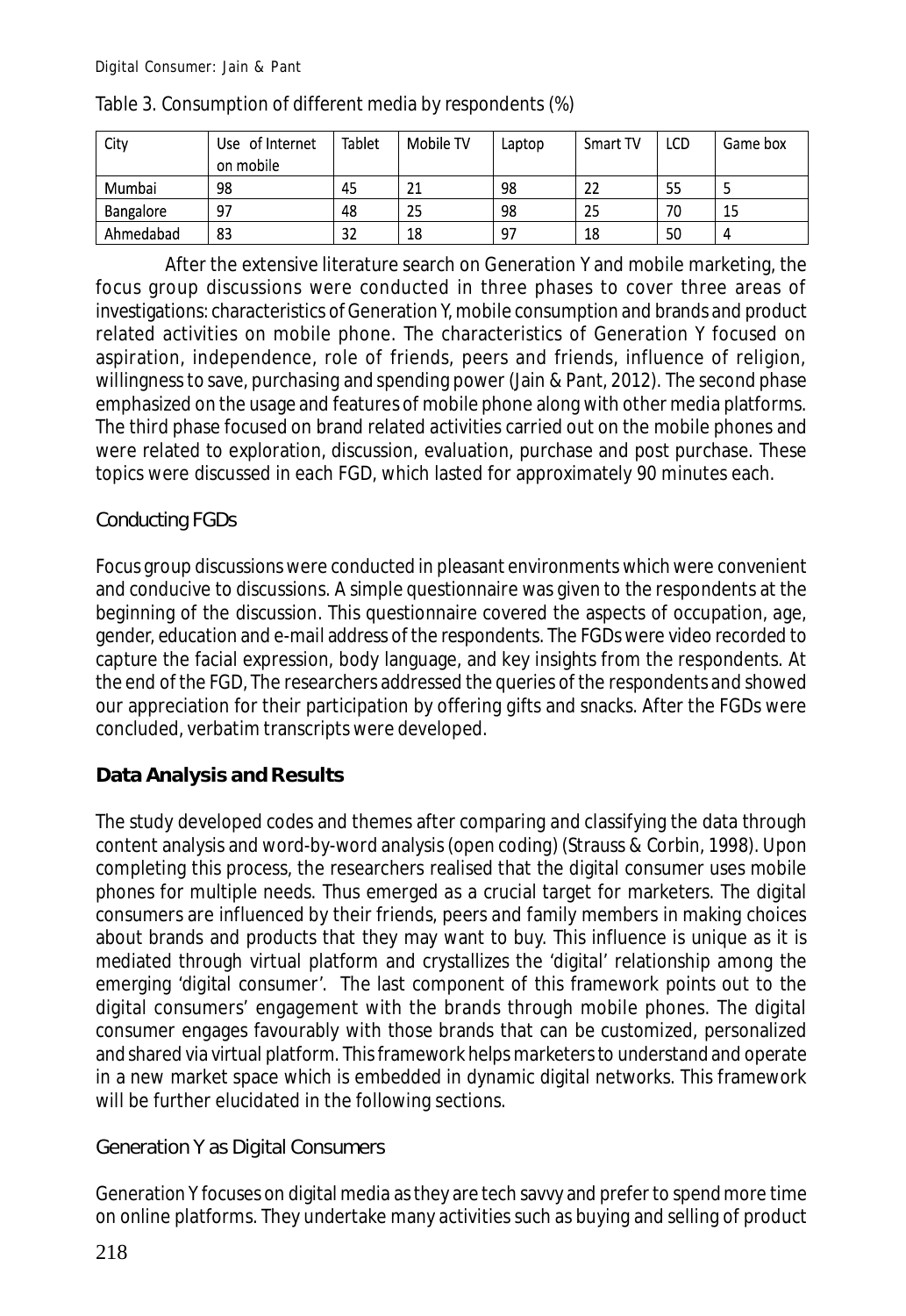on their mobile phones. Vineet (a respondent) stated, "I like to use mobile phone to buy and sell the products as it is easy and convenient" (Male, 28 years, Mumbai,). Abhinav had a similar opinion when he stated that, "I explore, compare and buy my gadgets via mobile as it saves time" (Male, 25 years, Bangalore). The Researchers found that respondents also invest time in exploring brands as they switch brands quickly and are impatient and fickle minded. Ash stated, "I change my brands very quickly as I get bored with the same product and would like to experiment something new in the market and mobile phone helps me to do so" (Female, 26 years, Ahmedabad). To summarize, Generation Y widely use digital media (such as mobile phone) to explore consumer brands and products.

# Engagement of Generation Y with Mobile Phone

Generation Y is highly engaged with their mobile phones as this device is considered to be their companion. Ruchi stated, "Mobile phone is so close to me that I do not allow my spouse to scan it" (Female, 27 years, Bangalore). They share their personal information on digital platform via their phones as respondents feel that virtual conversation is easier than face to face communication. They maintain their relationships through mobile phones. Respondents believe more in texting as this process is considered to be easy and effective. Respondents use mobile phones along with other media such as television and radio. Abhishek stated, "I always use my mobile phone when the TV is on as we need something in the background" (Male, 28 years, Mumbai). Respondents also use other social media platforms such as Facebook, Twitter and apps on their mobile. Surbhi states, "My emails, Facebook and Twitter are always logged in on my mobile phone as it is easy to use" (Female, 23 years, Mumbai). Therefore, Generation Y has strong involvements with the mobile phone as this device is considered to be their friend and other media platforms can also be accessed on this medium.

# Influence of Reference Group

Generation Y is strongly influenced by reference groups. They discuss information about brands and products with their friends, family and peers via mobile phones. Friends have the strongest influence on Generation Y. Akshay states, "I buy only those products that are recommended by my friends" (Male, 24 years, Ahmedabad). This indicates that Generation Y have product experts within their friend-circle. Prachi adds, "If I want to buy a mobile, I discuss the brands and product with tech-oriented friends." She continues, "I purchase only that phone which is suggested by them" (Female, 22 years, Bangalore).

Additionally, respondents mentioned that they were always interested in retrieving the information related to their peers. Respondents feel that they are not credible as these individuals are not selected by them. Paridhi stated, "I just get the information from the peers as I do not trust them as we do not select them like friends but they are imposed on us by the organization" (Female, 24 years, Mumbai). Family is very important for the respondents and Generation Y often suggests brands and products to their family members. Abhi says, "We suggest brands and product to our family as our brand awareness is more than our parents" (Male, 23 years, Bangalore). Siddharth mentions, "I recommended mobile phone to my father and he purchased it!" (Male, 25 years, Ahmedabad). Hence, it can be inferred that there is a strong influence of reference group on Generation Y and a significant proportion of discussion and conversation happens on the mobile platform.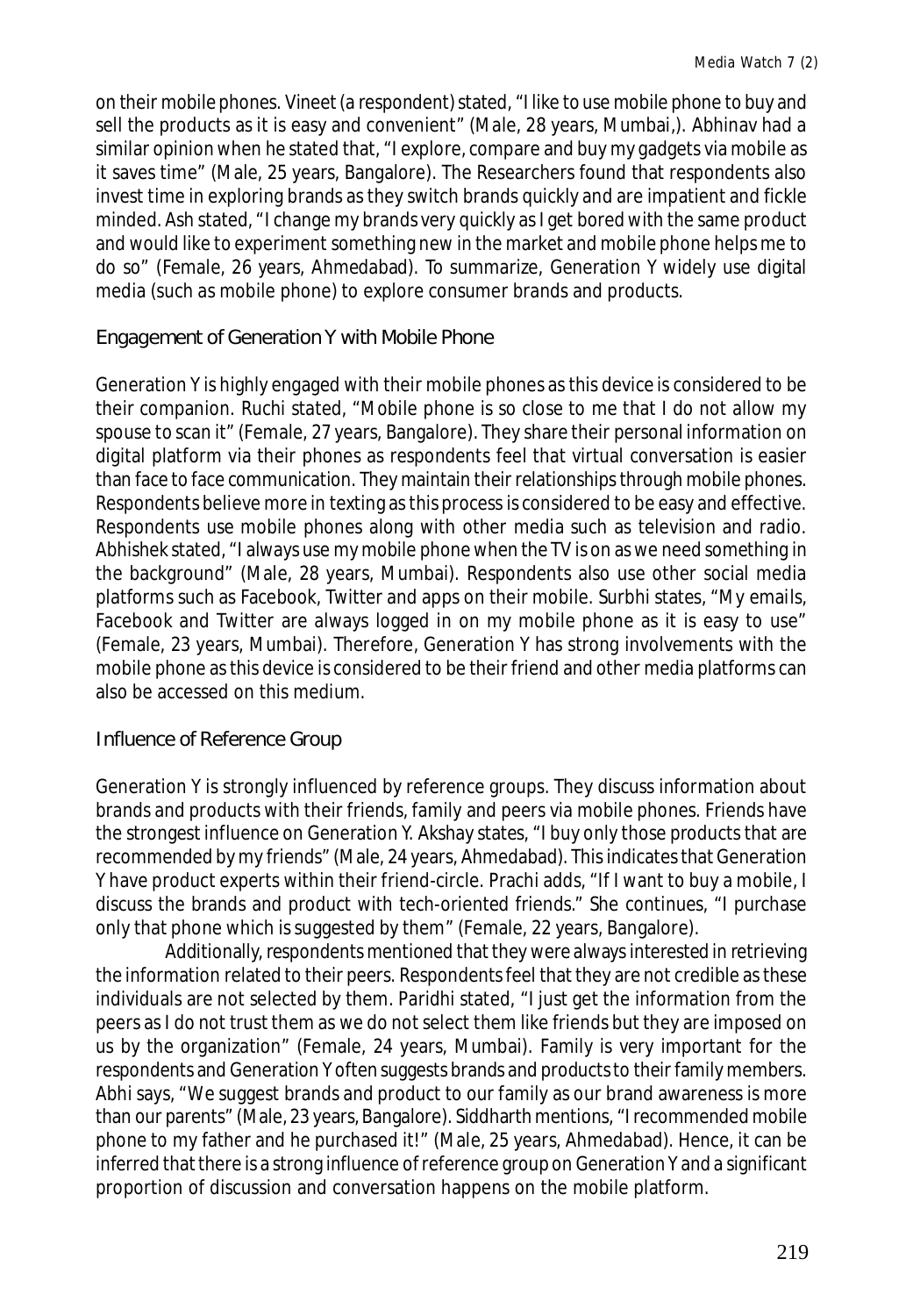#### Engagement with Brand

Generation Y has strong brand engagement via their mobile phones. They explore, compare, evaluate and buy products and brands via mobile. Varun stated, "It is so easy to explore and evaluate products on mobile phone that I even buy them via phone" (Male, 25 years, Bangalore). Abhiruchi mentioned, "I bought my new phone through old mobile" (Female, 21 years, Mumbai). They like personalized, safe, subtle, innovative and visually appealing communication from brands on their mobile phones. Respondents also like to have opt-in and out facilities so that they can make the changes according to their requirements. If they like the information, they even believe in sharing it with their friends. Gaurav said, "I like communication from those brands that have good pictures, appealing creative and are customized for me" (Male, 27 years, Mumbai). Sweety said, "I prefer that communication that can be shared, is secure and provides opt-in and out facility" (Female, 20 years, Ahmedabad). To summarize, brands can develop strong engagement with Generation Y through mobile phones by developing communication that is subtle, personalized, secure, dynamic and visually appealing.

# **Discussion**

Uses and Gratification facilitates our understanding of how and why the individuals consume media (Katz et al., 1974). This theory has been further used in the social media to understand 'gratification sought' and 'gratification obtained' (Rubin, 2002). The present study extends U&G theory as it has identified that digital media can be used with the traditional platforms with multiple screens including mobiles.

Additionally, COBRA is associated with the consuming, contributing and creating in the online space by the consumers. There are primarily three motives namely, information, entertainment and remuneration for these consumers to undertake the activities in the digital platforms (Muntinga et al., 2011). The present study extends this framework further after identifying the dimensions related to brand such as customization, opt in and out, security and sharing. It also identifies other user related elements such as subtlety, dynamism, innovation, co-construction and visual appeal. The research also found that these dimension help Generation Y become digital consumers. The study is new and innovative as it integrates both the frameworks to understand the usage of media influence and engagement with brands in a marketing environment.

Earlier studies have identified that Indian Generation Y prefer personalized and involved mobile communication (Pant & Jain, 2012). The present studies reinforces this and extends it further by proposing that Generation Y uses digital media with traditional platforms and focuses on entertainment and information. They have a high degree of dependency on mobile communication. Further, their work is carried out on multiple screens. They have a high degree of engagement with the gadgets. Studies have stated that adolescents' social process is more important than the structure constraints with mobile phones enabling the consumers' development and strengthening of social ties (Okazaki, 2009). However, this study extends the literature further and identifies that social ties also vary among friends, peers and family. It further adds that this segment has the strongest ties with friends as the communication flow is from both the sides. However ties with peers are moderate as they only retrieve information from their peers and do not like to share the information back. Additionally, they have moderate tie with their family but the flow of communication differs as they share information with their family as and when they feel comfortable and secure.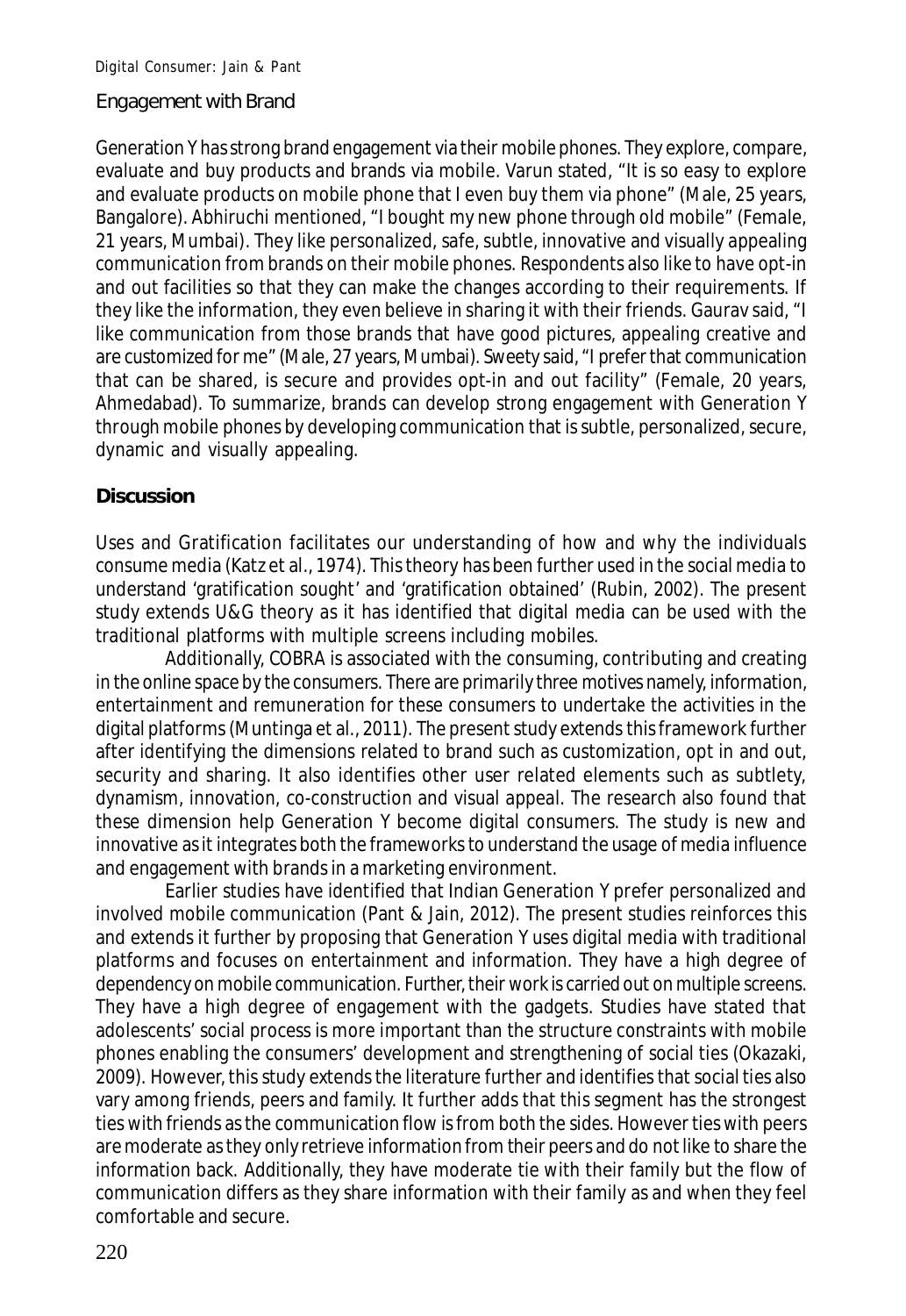It can be noted that mobile-based word of mouth may be persuasive and effective when the participants receive detailed information and are motivated towards the brands (Okazaki, 2009) as a group. The findings of the present study identified that consumers like brands that provide customization, security, opt in and out facility and option of sharing information as and when they wish to. They also want brand engagement to be subtle, dynamic, co-constructed and visually appealing. These traits eventually make them a digital consumer for the Indian market.

# **Implications**

The study found that Generation Y in India is a digital consumer as it uses multiple media platforms and highly dependent on mobiles, gadgets and friends. Marketers can develop strategies that are contingent on digital media and mobile phone and provide important information on these digital. Marketers can also focus on investing their money on providing a digitized experience to Generation Y. This study found that friends have strong influence on Generation Y. Marketers can understand the communication and association of Generation Y with their friends and develop strategies accordingly. The influence of reference groups is high on the consumers. Referral based mobile campaigns would reinforce the consumers' proclivity for action since these messages would be originating from the peers and friends. Generation Y have 'product experts' within their circle. These experts are important for the marketers as they are opinion leaders. Marketers need to identify these product experts and understand the networks around these individuals to develop better relationships with Generation Y. This study found that Generation Y suggests and recommends products to their family. Marketers could develop strategies to understand Generation Y even as they expand their scope to include the family. Additionally, the present study identified that Generation Y prefer customized, hedonic and pictorial interactions from companies through mobile phone. These elements can be considered by the marketers while they engage with Generation Y via mobile phones. Generation Y prefers opt in and out facility and options of security and sharing. The marketers can develop mobile communication strategies accordingly. These dimensions are essential for the brands as they help the companies develop the strategies accordingly. Marketers would need to understand Generation Y's networks and nuances in a comprehensive way as they are complex and intricate.

# **References**

- Aggarwal, P. (2004). The Effects of Brand Relationship Norms on Consumer Attitudes and Behaviour. *Journal Of Consumer Research*, *31*(1), 87-101. doi:10.1086/383426
- Alch, M. (2000). Get ready for the net generation. *Training And Development*, *54*(2), 32-34. Retrieved from https://www.questia.com/magazine/1G1-59949724/get-ready-for-thenet-generation
- Alsop, R. (2008). *The trophy kids grow up*. San Francisco: Jossey-Bass.
- Amin, P., Amin, B., & Patel, R. (2011). SMS Marketing: The Role of Permission and Acceptance. *International Journal Of Mobile Marketing*, *6*(2), 5-16. Retrieved from http:// connection.ebscohost.com/c/articles/707 13280/sms-marketing-role-permissionacceptance
- Antoine, P. (2004). *Understanding the Mobile Phone Market Drivers*. *privatline.com*. Retrieved 27 March 2014, from http://www.privatline.com/archive/alcaatel.pdf
- Arsenault, P., & Patrick, M. (2008). Are the shoes appropriate to wear?: A study of cohort values. *Journal Of Targeting, Measurement And Analysis For Marketing*, *16*(2), 99-107. doi:10.1057/jt.2008.6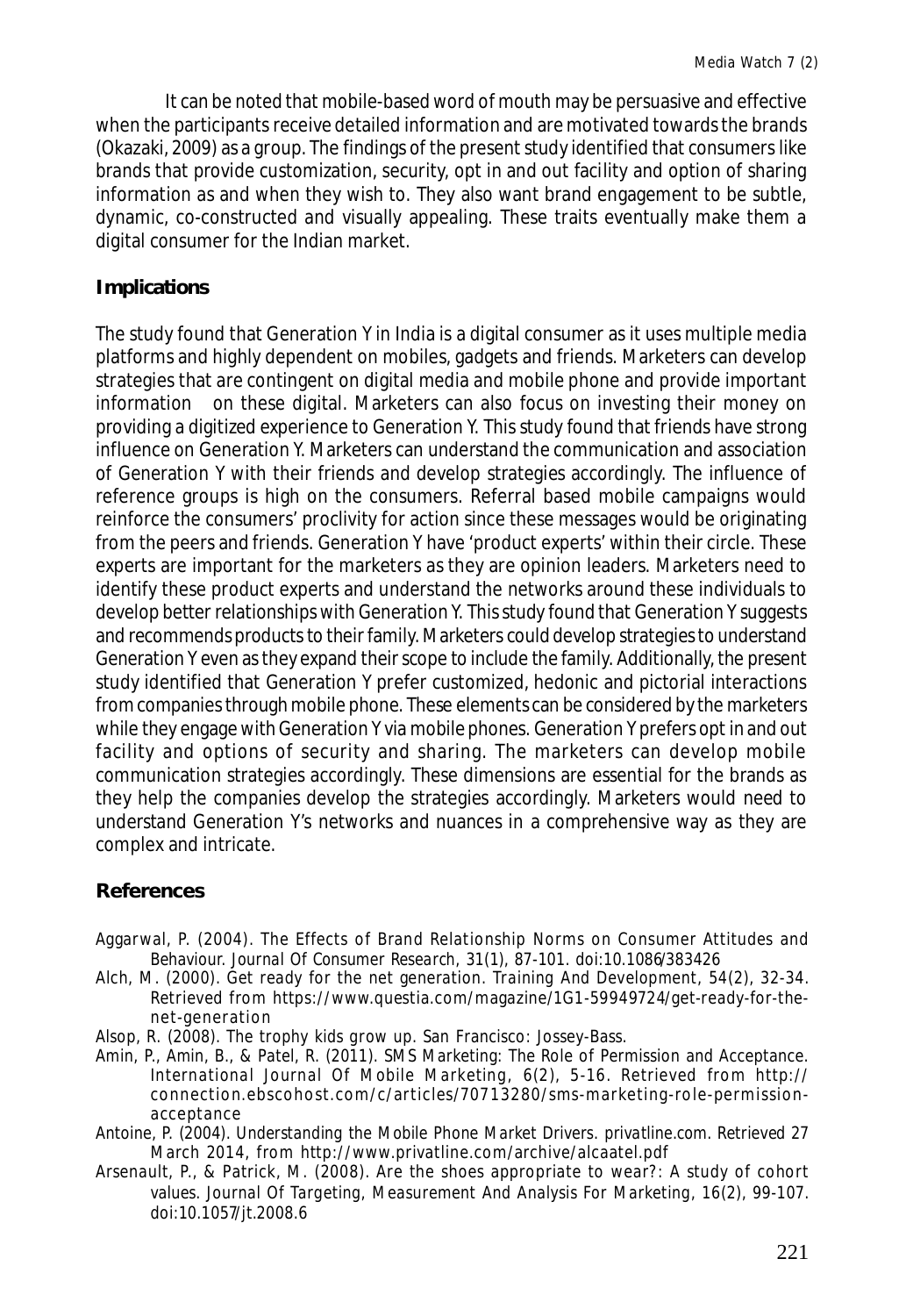- Bangaloreindia.org.uk,. *Bangalore People People of Bangalore India People & Life-style of Bangalore Bengalooru*. Retrieved 15 October 2014, from http:// www.bangaloreindia.org.uk/culture/people.html
- Bearden, W., & Etzel, M. (1982). Reference Group Influence on Product and Brand Purchase Decisions. *Journal Of Consumer Research*, *9*(2), 183-194. doi:10.1086/208911
- Berkowitz, E., & Schewe, C. (2011). Generational Cohorts Hold the Key to Understanding Patients and Health Care Providers: Coming-of-Age Experiences Influence Health Care Behaviours for a Lifetime. *Health Marketing Quarterly*, *28*(2), 190-204. doi:10.1080/ 07359683.2011.572029
- Borges, N., Manuel, R., Elam, C., & Jones, B. (2006). Comparing Millennial and Generation X Medical Students at One Medical School. *Academic Medicine*, *81*(6), 571-576. doi:10.1097/01.acm.0000225222.38078.47
- Bourne, F. S. (1957). Group influence in marketing and public relations. In R. Likert & S. P. Hayes (Eds.), *Some applications of behavioural research* (pp. 207–257). Basil, Switzerland: UNESCO.
- Bush, A., Martin, C., & Bush, V. (2004). Sports Celebrity Influence on the Behavioural Intentions of Generation Y. *Journal Of Advertising Research*, *44*(1), 108-118. doi:10.1017/ s0021849904040206
- Butcher, D. (2011). *Mobile most effective medium for initiating dialogue with consumers*. *Mobilemarketer.com*. Retrieved 1 June 2015, from http://www.mobilemarketer.com/ cms/news/research/9580.html
- Camden, S. (2011). Answering the Needs of Mobile Searchers: An Analysis of the Context and Intentions Unique to Mobile Information Access. *International Journal Of Mobile Marketing*, *6*(1), 54-62. Retrieved from http://connection.ebscohost.com/c/articles/ 61262451/answering-needs-mobile-searchers-analysis-context-intentions-uniquemobile-information-access
- Carr, A., & Ly, P. (2009). More than words: screencasting as a reference tool. *Reference Services Review*, *37*(4), 408-420. doi:10.1108/00907320911007010
- Childers, T., & Rao, A. (1992). The Influence of Familial and Peer-Based Reference Groups on Consumer Decisions. *Journal Of Consumer Research*, *19*(2), 198-211. doi:10.1086/ 209296
- Choi, Y., Kim, J., & McMillan, S. (2009). Motivators for the intention to use mobile TV: a comparison of South Korean males and females. *International Journal Of Advertising*, *28*(1), 147-167. doi:10.2501/s0265048709090477
- Cova, B., & Dalli, D. (2009). Working consumers: the next step in marketing theory?. *Marketing Theory*, *9*(3), 315-339. doi:10.1177/1470593109338144
- Cova, B., & Pace, S. (2006). Brand community of convenience products: new forms of customer empowerment-the case "my Nutella The Community"<sup>®</sup>. *European Journal Of Marketing*, *40*(9/10), 1087-1105. doi:10.1108/03090560610681023
- De Mooij, M. (1998). *Global marketing and advertising*. Thousand Oaks, Calif.: Sage Publications.
- Eisner, S. (2005). Managing generation Y. *Engineering Management Review, IEEE*, *39*(2), 6-18.
- Englis, B., & Solomon, M. (1995). To Be and Not to Be: Lifestyle Imagery, Reference Groups, and The Clustering of America. *Journal Of Advertising*, *24*(1), 13-28. doi:10.1080/ 00913367.1995.10673465
- Escalas, J., & Bettman, J. (2003). You Are What They Eat: The Influence of Reference Groups on Consumersâ€<sup>™</sup> Connections to Brands. *Journal Of Consumer Psychology*, 13(3), 339-348. doi:10.1207/s15327663jcp1303\_14
- Euromonitor International. (2006). *Mobile Entertainment*. [report] Euromonitor International.
- Euromonitor International. (2010a). *Regional Focus: Asia Pacific the world's largest mobile phone market*. [report] Euromonitor International.
- Euromonitor International. (2010b). *Emerging Focus: Emerging market economies drive global growth in mobile connectivity*. [report] Euromonitor International.
- Euromonitor International,. (2011). *Q&A: The Importance and Prospects of Mobile Telephony - Analyst Insight from Euromonitor International*. *Blog.euromonitor.com*. Retrieved 20 April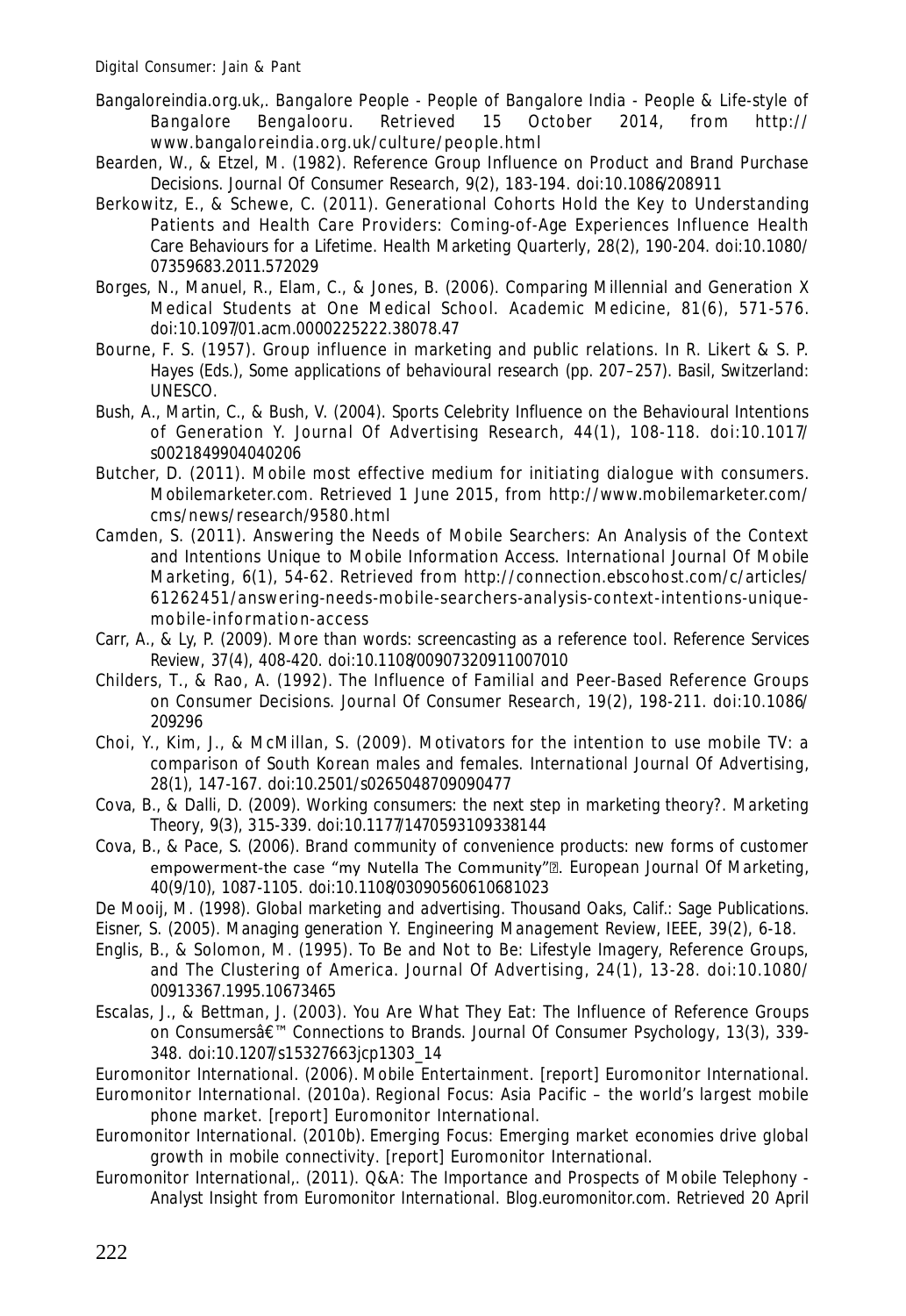2015, from http://blog.euromonitor.com/2011/05/qa-the-importance-and-prospectsof-mobile-telephony.html

- Felthousen, M. (2008, October). The trail less traveled: making computing labs usable by removing barriers. In *Proceedings of the 36th annual ACM SIGUCCS fall conference: moving mountains, blazing trails* (pp. 83-88). ACM.
- Friedrich, R., Gröne, F., Hölbling, K., & Peterson, M. (2009). The march of mobile marketing: New chances for consumer companies, new opportunities for mobile operators. *Journal of advertising research*, *49*(1), 54-61.
- Ger, Güliz. (1999). Localizing in the Global Village: Local Firms Competing in Global Markets, *California Management Review, 41*(4), 64–83.
- Euromonitor International. (2012). *Income and Expenditure: India*. [report] Euromonitor International.
- Geraci, J., Silsbee, P., Fauth, S., & Campbell, J. (2000). *Understanding Youth: What Works and Doesn't Work When Researching and Marketing to Young Audiences | HumaneSpot.org*. *Spot.humaneresearch.org*. Retrieved 1 June 2014, from http://spot.humaneresearch.org/ content/understanding-youth-what-works-and-doesnt-work-when-researching-andmarketing-young-audience#more1990
- Gioia, D. (2004). *Reading at risk: A survey of literary reading in America*. National Endowment for the Arts Report no. 46. [report] Washington, DC: National Endowment for the Arts.
- Hoffman, D. L., & Novak, T. P. (1996). Marketing in hypermedia computer-mediated environments: conceptual foundations. *The Journal of Marketing, 60*(3), 50-68.
- Howe, N. & Strauss, W. (2003). *Millennials go to College*. Great Falls, VA: Lifecourse Associates. Huet, E., & Barrios, G. (2013). You love the web... but how much? Measuring the value of the
- internet. In *3D Digital Dimensions* (pp. 1-21). Boston: ESOMAR.
- Hyman, H. H. (1942). The psychology of status. *Archives of Psychology (Columbia University)*, No. 269.
- Indiaonlinepages.com. (2011). *India's Population 2014,* Retrieved from: http:// www.indiaonlinepages.com/population/india-current-population.html [Accessed: 11 April 2011].
- Indiastat.com. (2012). *Metro City/Circle-wise Number of Cellular Phone Subscribers in India*, Retrieved from: http://www.indiastat.com/table/telecommunication/28/ cellularsubscriberinindia/449507/621665/data.aspx [Accessed: 27 Mar 2014].
- Jain, V. & Pant, S. (Forthcoming). Positioning Generation Y for Effective Mobile Communication: The Case if Three Cities in India. *Transnational Marketing Journal, 3*(1), 1-26.
- Jain, V., & Pant, S. (2012). Navigating Generation Y for Effective Mobile Marketing in India: A Conceptual Framework. *International Journal Of Mobile Marketing*, *7*(3), 56-65.
- Jain, V., Pant, S., & Daswani, A. (2011). Mobile Marketing: The Emerging Indian Perspective. *International Journal Of Mobile Marketing*, *6*(2), 17-27.
- Jerrard, J. (2002), Bridging the gap: four steps to engage members of every generation in your workplace, *EMS Manager & Supervision, 4*(9), 1-2.
- Jurisic, B., & Azevedo, A. (2011). Building customer–brand relationships in the mobile communications market: The role of brand tribalism and brand reputation. *Journal of Brand Management*, *18*(4), 349-366.
- Kamal, S., Chu, S., & Pedram, M. (2013). Materialism, Attitudes, and Social Media Usage and Their Impact on Purchase Intention of Luxury Fashion Goods Among American and Arab Young Generations. *Journal of Interactive Advertising*, *13*(1), 27-40. doi:10.1080/ 15252019.2013.768052
- Kaplan, A.M. & Haenlein, M. (2010). Users of the world, unite! The challenges and opportunities of social media. *Business Horizons*, *53*, 59–68.
- Katz, E., Blumler, J.G. & Gurevitch, M. (1974). Uses and gratifications research. *Public Opinion Quarterly, 37*(4), 509–523.
- Ko, H., Cho, C.-H. & Roberts, M.S. (2005). Internet uses and gratifications: a structural equation model of interactive advertising. *Journal of Advertising, 24*(2), 57–70.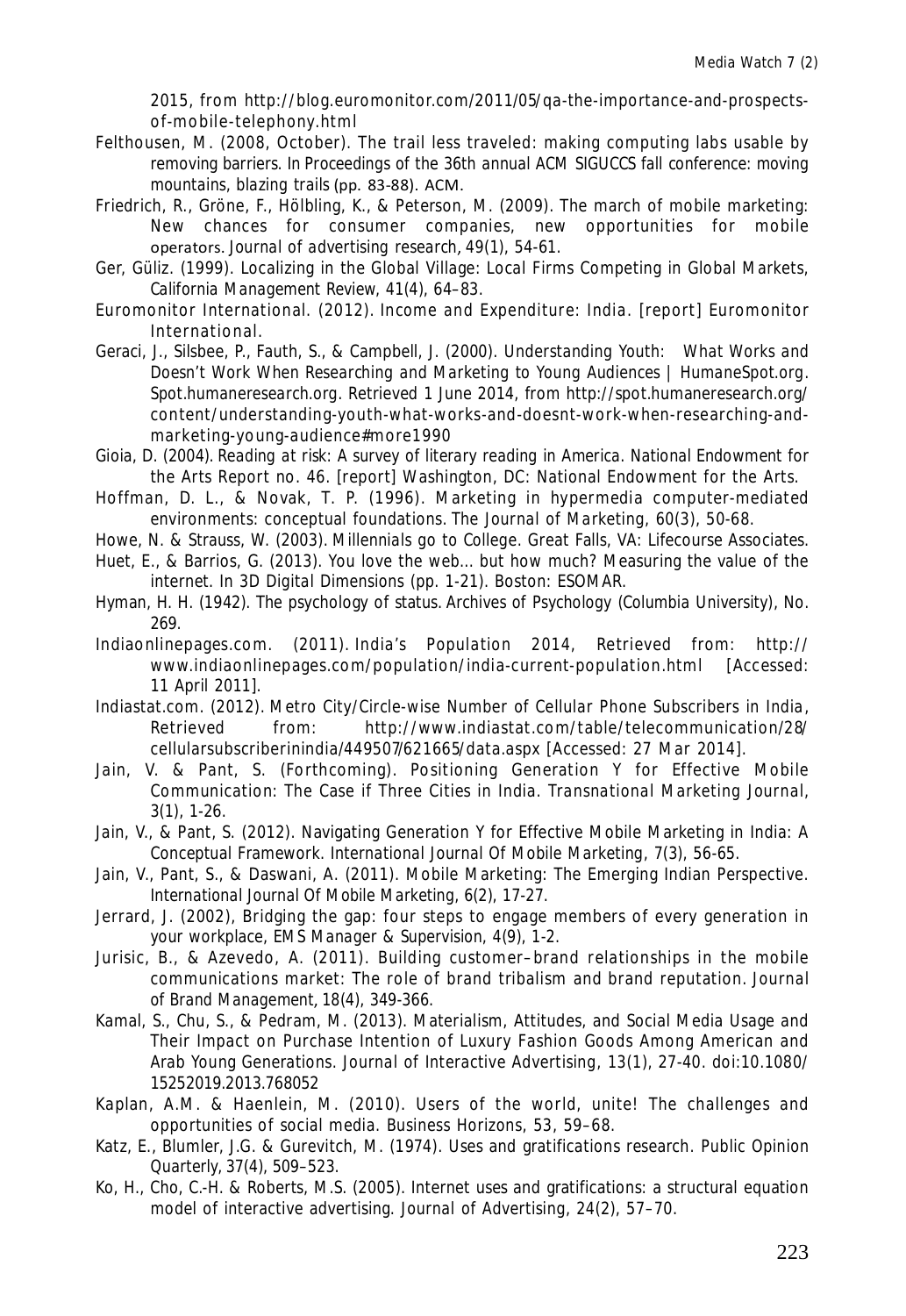- Ling, R. (2001). The diffusion of mobile telephony among Norwegian teens: A report from after the revolution. In *Annales des telecommunications, 57,* (3-4), 210-224.
- Lowe, D., Levitt, K. J., & Wilson, T. (2008). Solutions for retaining generation Y employees in the workplace. *Business Renaissance Quarterly*, *3*(3), 43-58.
- Malhotra, N., & Dash, S. (2011). *Marketing Research: An Applied Orientation*. 6th ed. India: Pearson Education.
- Martin, P. Y., & Turner, B. A. (1986). Grounded theory and organizational research. *The Journal of Applied Behavioural Science*, *22*(2), 141-157.

Meeker M. (2012), All Things Digital Conference, Retrieved from: http://tinyurl.com/c8eqp4t

- Melenhorst, A. S., Rogers, W. A., & Bouwhuis, D. G. (2006). Older adults' motivated choice for technological innovation: evidence for benefit-driven selectivity. *Psychology and aging*, *21*(1), 190.
- Mobile Youth. (n.d.). *Mobile Youth*. [online] Retrieved from: http://www.mobileyouth.org/ 50keyfacts-f1.pdf [Accessed: 27 Mar 2014].
- Morgan, D., & Krueger, A. (1993). When to Use Focus Groups, and Why. In Successful Focus Groups: Advancing the State of the Art. In: Morgan, D. eds. (1993). *Successful Focus Groups: Advancing the State of the Art*. Newbury Park, CA and London: Sage Publication, 3-19.
- Morton, P. (2002). Targeting Generation Y. *Public Relations Quarterly*, *47*(2), 46-48.
- Moschis, G. P. (1976). Social comparison and informal group influence. *Journal of Marketing Research, 13,* 237–244.
- Muntinga, D. G., Moorman, M., & Smit, E. G. (2011). Introducing COBRAs: Exploring motivations for brand-related social media use. *International Journal of Advertising*, *30*(1), 13-46.
- Mumbai.org.uk,. *Mumbai People Mumbaikars*. Retrieved 15 October 2014, from http:// www.mumbai.org.uk/people.html
- Nielsen, J. (2005). *Usability of Web sites for teenagers*. [online] Retrieved from: http:// www.useit.com/alertbox/teenagers.html [Accessed: 12 March 2012].
- Noble, S. M., Haytko, D. L., & Phillips, J. (2009). What drives college-age Generation Y consumers?. *Journal of Business Research*, *62*(6), 617-628.
- Oblinger, D. (2003). Boomers, Gen Xers, and millennials: Understanding the new students. *Educause Review*, Iss. July/August, 36-47.
- Okazaki, S. & Barwise. (2011). Has the time finally come for the medium of the future? Research on mobile advertising. *Journal of Advertising Research, 51*(1), 59-71.
- Okazaki, S. (2009). The Tactical Use of Mobile Marketing: How Adolescents' Social Networking Can Best Shape Brand Extensions. *Journal of Advertising Research*, *49*(1), 12-26. doi:10.2501/s0021849909090102
- Olivier, D. and Tanguy, C. (2008), Generation Y, Mode d'emploi, De Boeck, Bruxelles.
- Olsen, S. (2005). *The millennials usher in a new era.* [online] Retrieved from: http:// news.cnet.com/2009-1025-5944666.html [Accessed: 12 March 2014].
- Pant, S., & Jain, V. (2012). Mobile Marketing: Positioning an Indian Framework. *Indore Management Journal*, Special Issue: Referred Proceedings titled Excellence in Research and Education, 129-145.
- Pant, S., & Jain, V. (2013). A comparative analysis of mobile marketing: A case study approach. *Middle East Media Educator*, (3), 87-96.
- Perez, S. (2008). *Why Gen Y is going to change the Web*. [online] Retrieved from: http:// www.readwriteweb.com/archives/why\_gen\_y\_is\_going\_to\_change\_the\_web.php [Accessed: 12 April 2012].
- Precourt, G. (2013) Walmart.com in 2016: How imagination created a holistic customer experience at http://www.warc.com/Content/ ContentViewer.aspx?MasterContentRef=dc4ac813-22cd-43b5-89bb-2857377d937c&q=Walmart.com+in+2016%3a+How+imagination+created+a+ holistic+customer+experience&CID=A99390&PUB=EVENT-REPORTS
- Rodgers, S., Wang, Y., Rettie, R. & Alpert, F. (2007). The Web Motivation Inventory: replication, extension and application to internet advertising. *International Journal of Advertising, 26*(4), 447–476.